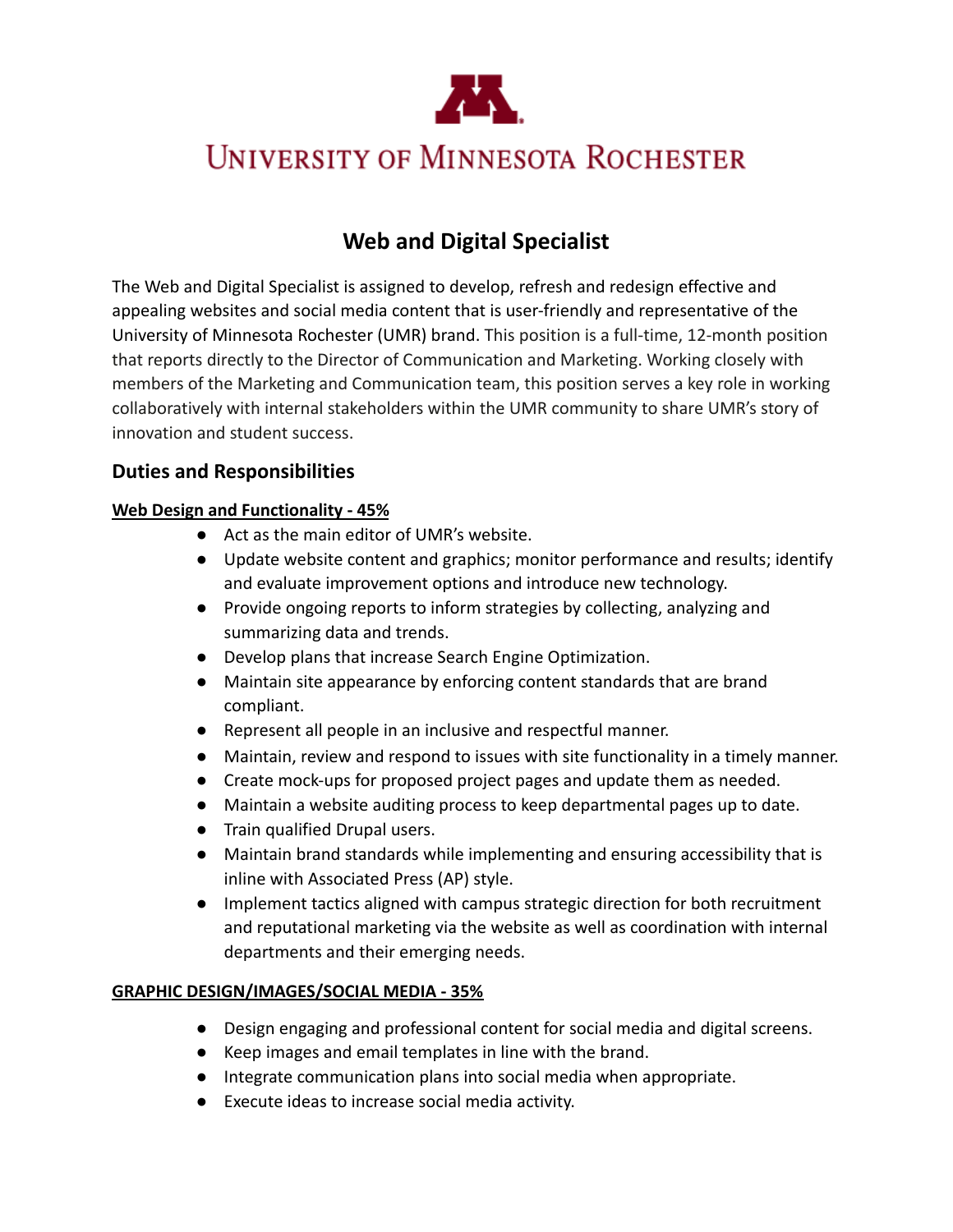#### **RECRUITMENT CAMPAIGNS - 20%**

- Provide consultation to the Office of Admissions on branding guidelines and best practices for mass email campaigns, with regularly scheduled collaborative meetings to ensure ongoing coordination of efforts.
- Develop a comprehensive print and digital recruitment strategy in collaboration with the Director of Communication and Marketing, Office of Admissions and Assistant Vice Chancellor for Enrollment Management.
- Align mass email system strategies with the strategic direction of UMR, ensuring brand compliance.
- Engage with UMR's prospective students periodically to ensure awareness of their perspectives (focus groups, interviews, etc.).

## **Days and Schedule**

● Monday through Friday, typically from 8 a.m. - 4:30 p.m., schedule flexibility available. Remote workplace flexibility with an expectation to work from campus 50%.

#### **REQUIRED QUALIFICATIONS:**

● BA/BS degree or combination of related education and work experience to equal at least four years.

#### **PREFERRED QUALIFICATIONS, SKILLS AND ABILITIES:**

- One year of professional experience in communications, graphic design, marketing, social media, web design or digital arts.
- Exemplary written and verbal communications skills
- A working knowledge of Search Engine Optimization, and HTML or other programming management skills
- Ability to work effectively within brand guidelines
- Excellent visual design skills
- Video creation skills or the willingness to learn
- Work effectively within a team environment
- Adaptable and willing to learn new techniques
- Excellent time management and project management skills
- Proven experience exercising initiative, decision-making, and self-discipline
- Model UMR values of respect, diversity and inclusivity, community, evidenced-based decision making, and human potential.